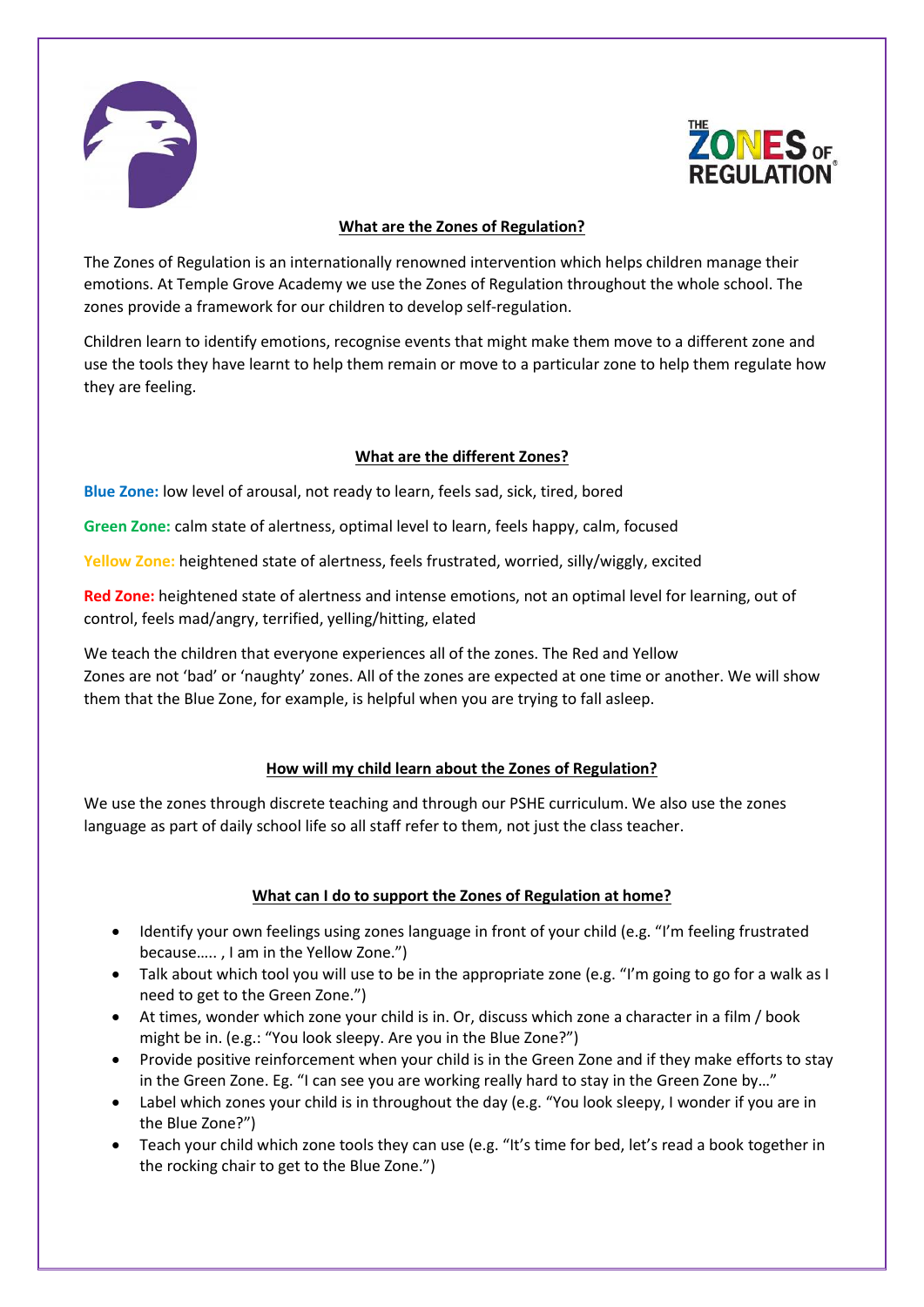- Post and reference the zones visuals and tools in your home
- Play "Feelings Charades"
- Have regular check-ins. "How are you feeling now?" and "How can you get back to Green?"
- Share how their behaviour is affecting your zone. For example, if they are in the Green Zone, you could comment that their behaviour is also helping you feel happy / go into the Green Zone
- Take turns choosing emotions from a stack of cards or papers and act it out using only face and body clues. Guess each other's emotion, discuss which zone it's in and why. (Added challenge: Name a tool you could use when feeling that emotion)
- Play "Name that feeling"
- People watch and guess the feelings/zones of others
- Name the feelings of characters while watching a movie (and point out any strategies they use)
- Read 'The Way I Feel' by Janan Cain.
- Play 'Zones Uno' (can be purchased online)
- Learn the song!<https://www.youtube.com/watch?v=Vnl3GeTkMa4>
- Create a calm box full of things which help to keep your child calm and alert

## **Tips for practicing the Zones of Regulation**

- Know yourself and how you react in difficult situations before dealing with your child's behaviours.
- Know your child's sensory threshold. We all process sensory information differently and it impacts our reactivity to situations.
- Know your child's triggers.
- Be consistent in managing your child's behaviour and use the same language you use at home.
- Empathise with your child and validate what they are feeling.
- Have clear boundaries/routines and always follow through.
- Do not deal with an angry, upset child when you are not yet calm yourself.
- Discuss strategies for the next time when you are in a similar situation.
- Remember to ask your child how their choices made you feel (empathy).
- Praise your child for using strategies. Encourage your child to take a sensory break to help regulate their bodies.

## **Common questions on the Zones of Regulation**

Can my child be in more than one zone at the same time?

Yes. Your child may feel tired (Blue Zone) because they did not get enough sleep and anxious (Yellow Zone) because they are worried about an activity at school. Listing more than one zone reflects a good sense of personal feelings and alertness levels.

Should children be punished for being in the Red Zone?

It's best for children to experience the natural consequences of being in the Red Zone. If a child's actions/choices hurt someone or destroys property, they need to repair the relationship and take responsibility for the mess they create. Once the child has calmed down, use the experience as a learning opportunity to process what the child would do differently next time.

## **Where can I find out more about the Zones of Regulation?**

[www.zonesofregulation.com](http://www.zonesofregulation.com/) <https://www.theottoolbox.com/?s=zones+of+regulation> <https://hes-extraordinary.com/the-zones-of-regulation>